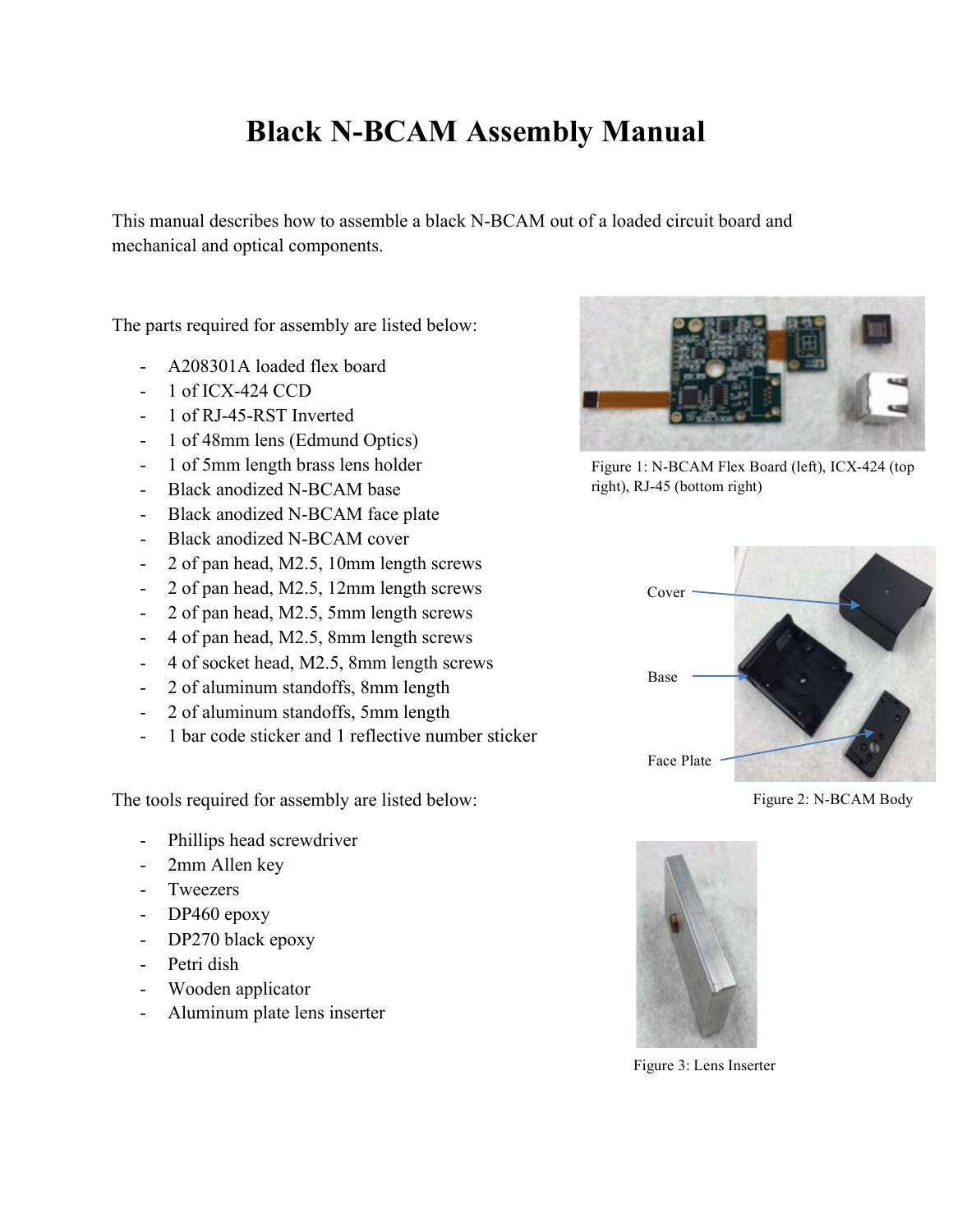The assembly process for the optics involved are as follows:

**Step 1:** Using mixing nozzle, mix DP270 black epoxy (1:1 ratio) in petri dish using wooden applicator and apply thin ring of epoxy around the ledge of clean brass lens holder. (You may want to use gloves when performing this.)

**Step 2:** Gently place lens flat-side-down onto ledge in lens holder, making sure it lies flat and evenly (can use clean part of applicator to gently tamp the lens down around perimeter). If you notice epoxy seeping out toward the center of the lens, remove the lens, clean the ledge, and try again. Once lens is settled properly, allow it to cure for 24 hours.



**Step 3:** Take the already-assembled laser head and screw it into the face plate using the two 5mm standoffs and the two 8mm pan head screws, ensuring that the laser diodes lay flat on the face plate. For full laser head assembly instructions, see

http://alignment.hep.brandeis.edu/Electronics/A2074/NBCAM\_Laser\_Assembly.pdf

**Step 4:** Using mixing nozzle, mix DP460 epoxy (using 2:1 cartridge) in petri dish using wooden applicator and apply a thin ring of epoxy around the surface of the brass lens holder. (You may want to use gloves when performing this.)

**Step 5:** Using the aluminum plate lens inserter on the front of the face plate, insert the lens holder into the other side of the face plate such that it hits against the inserter and such that the lens side of the holder is facing outside of the N-BCAM. Allow lens holder to cure for 24 hours.



Figure 5: Proper justification of face plate and lens inserter to epoxy lens holder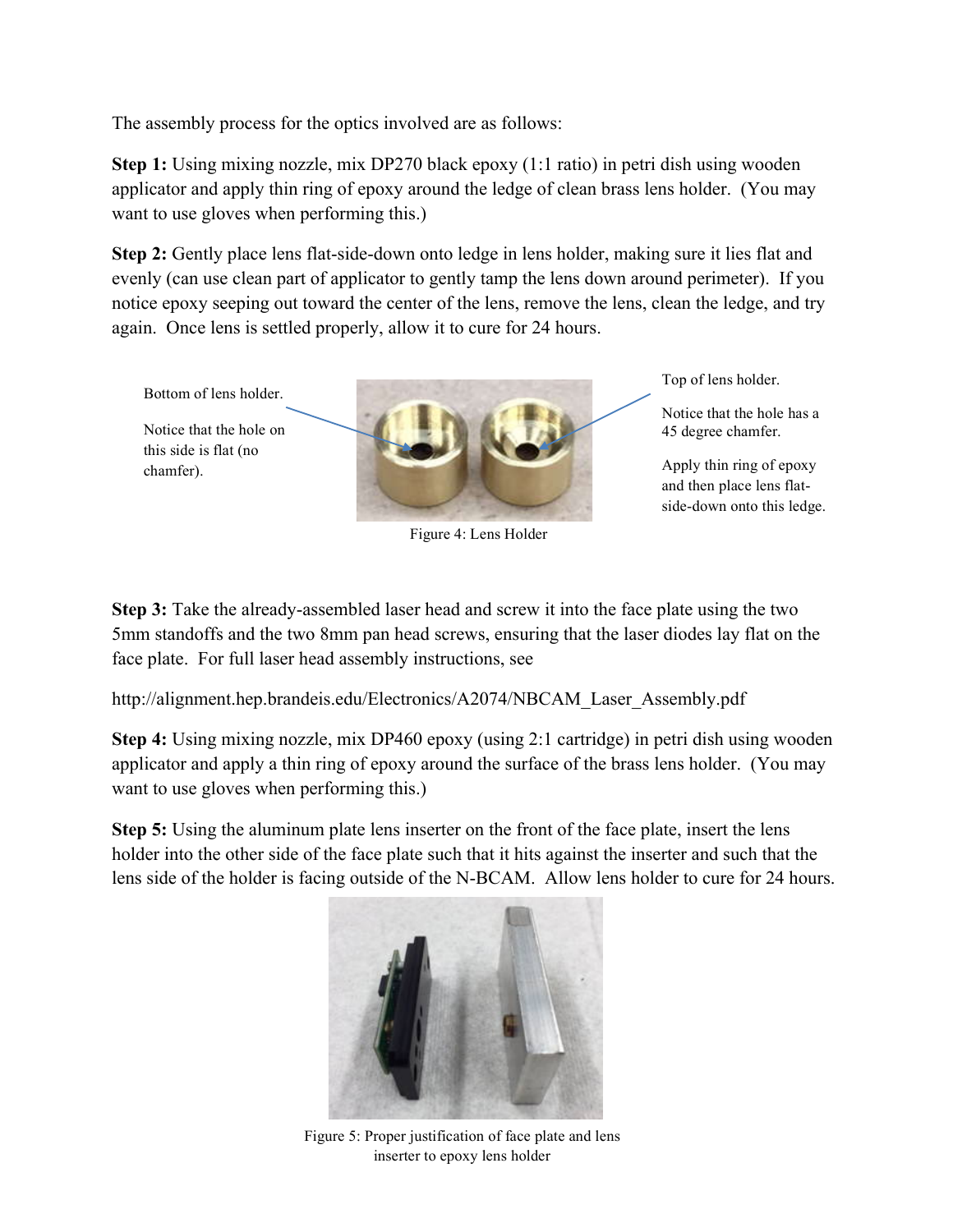The assembly procedure for the N-BCAM board and chassis is as follows:

**Step 1:** With the aid of water-soluble flux, solder the ICX-424 onto the A208301A flex board such that the widest pin (Pin 1) goes through the designated square hole (make sure to push the CCD all the way in such that it lays flush with the board).

**Step 2:** Solder the RJ-45 RST Inverted connector onto the A208301A flex board. Clip the shield tabs of the RJ-45 to make it easier to insert the board into the chassis later.

**Step 3:** Wash flex board using warm water with a brush as well as squirting water under the image sensor with a thin jet nozzle and then blow dry, allowing the plastic cover on the image sensor to blow off during drying.

**Step 4:** Program the logic chip on the now fully-loaded board using the P2083A02 .JED file in Lattice. Test the board by making sure it takes pictures and flashes lasers.

**Step 5:** Place flex board into the N-BCAM anodized base at a slight angle and then push down so that the RJ-45 is properly sitting in its designated slot in the wall of the base.



Figure 6: Make sure RJ-45 sits properly in the base as shown.

**Step 6:** Using the four 8mm pan head screws, screw the flex board into the bottom surface of the base with the Phillips head screwdriver.

**Step 7:** Using tweezers, hold one of the 8mm standoffs in place in the lower hole of the wall of the anodized base with the CCD. Use your other hand to partly screw in one of the 12mm screws through the CCD board and standoff. Be careful not to damage capacitor C16 on the main board while doing this.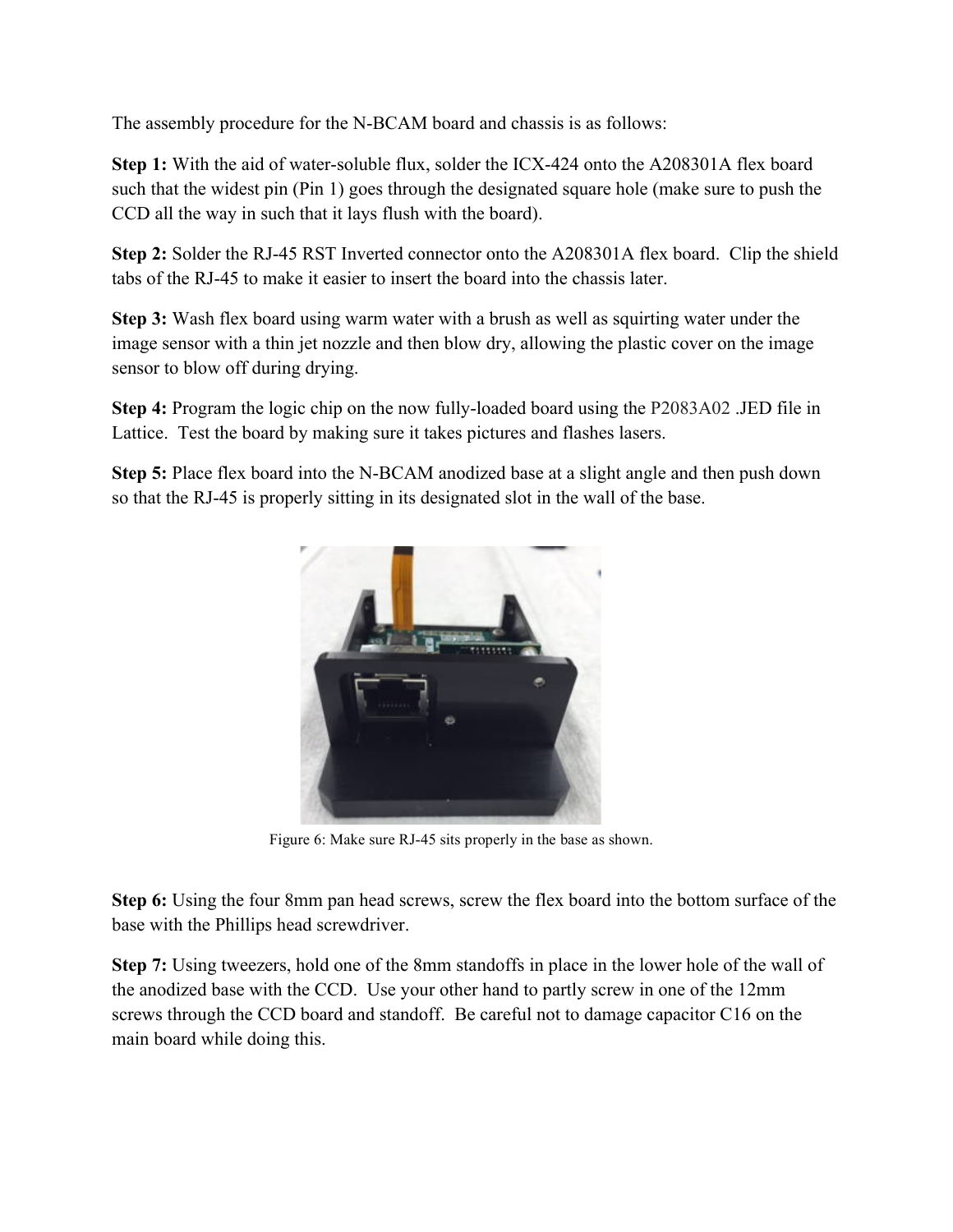**Step 8:** Do the same with the higher-placed standoff and then finish screwing both screws in completely with the Phillips head screwdriver. Ensure that the pins of the image sensor do not get bent and shorted together as you do this.



Figure 7: Recommended technique for screwing CCD board into the wall of the base through the standoffs

**Step 9:** Plug the flex cable of the main board into the connector on the laser board of the face plate.



Figure 8: Assembled base attached to face plate through flex cable